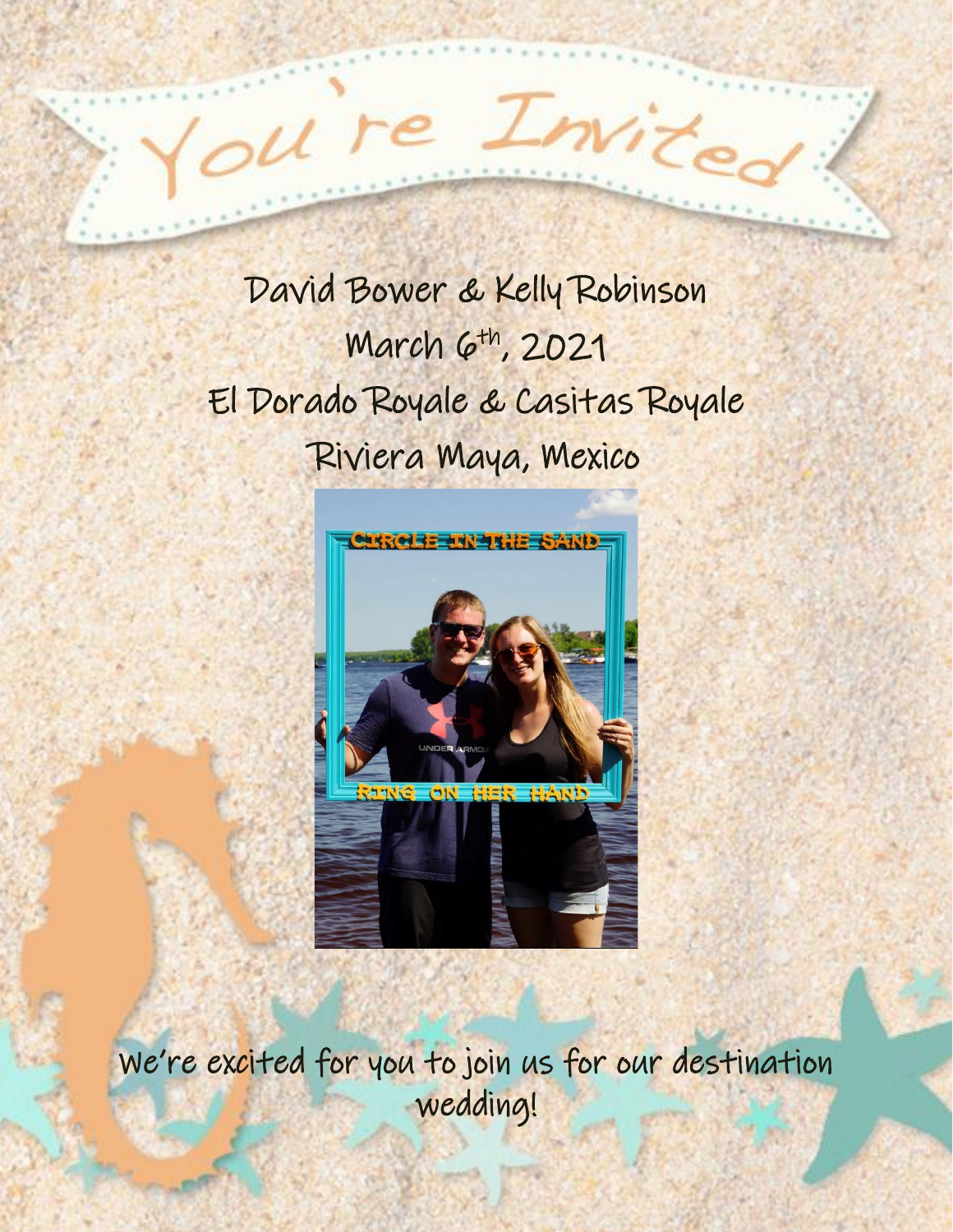

# TO RESERVE YOUR ROOM- CLICK HERE: https://www.beachbumvacation.com/reservation

To Receive Group Rates and Ensure Room Availability Please reserve your room by December 1st, 2020

\*\* After you click on the link above and fill out the reservation form, our travel concierge, Beach Bum Lisa, will contact you directly and answer any questions you may have PRIOR to charging your card for your deposit. Please feel free to enter questions/requests on the comments section on the form.

Our wedding travel concierge is Lisa



"Travel the WORLD with US Phone: 1-877-943-8282 Ext 12 Lisa@beachbumvacation.com \*ALL-INCLUSIVE All RATES ARE PER PERSON

| <b>El Dorado Royale</b><br><b>Beach Front Jr. Suite</b> |          |          |                  |            |            |            |            |            |  |
|---------------------------------------------------------|----------|----------|------------------|------------|------------|------------|------------|------------|--|
| <b>OCCUPANCY</b>                                        | 3nts     | 4nts     | 5 <sub>nts</sub> | 6nts       | 7nts       | 8nts       | 9nts       | 10nts      |  |
| <b>SINGLE</b>                                           | \$643.47 | \$844.30 | \$1,045.12       | \$1,245.94 | \$1,446.77 | \$1,647.59 | \$1,848.42 | \$2,049.24 |  |
| <b>DOUBLE</b>                                           | \$523.29 | \$684.06 | \$844.82         | \$1,005.58 | \$1,166.35 | \$1,327    | \$1,487.88 | \$1,648.64 |  |

| El Dorado Casitas<br><b>Casitas Suite</b> |          |          |            |                |            |            |            |            |
|-------------------------------------------|----------|----------|------------|----------------|------------|------------|------------|------------|
| <b>OCCUPANCY</b>                          | 3nts     | 4nts     | 5nts       | 6nts           | 7nts       | 8nts       | 9nts       | 10nts      |
| <b>SINGLE</b>                             | \$749.40 | \$985.53 | \$1,221.66 | \$1,457.80     | \$1,693.93 | \$1,930.06 | \$2,166.20 | \$2,402.33 |
| <b>DOUBLE</b>                             | \$607.39 | \$796.19 | \$984.99   | ,173.78<br>\$1 | ,362.58    | \$1,551.38 | 740.18     | \$1,928.97 |

| <b>El Dorado Casitas</b><br><b>Swim Up Casitas Suite</b> |          |            |            |                |            |            |            |            |  |
|----------------------------------------------------------|----------|------------|------------|----------------|------------|------------|------------|------------|--|
| <b>OCCUPANCY</b>                                         | 3nts     | 4nts       | 5nts       | 6nts           | 7nts:      | 8nts       | 9nts       | 10nts      |  |
| <b>SINGLE</b>                                            | \$838.74 | \$1,104.65 | \$1,370.57 | \$1,636.48     | \$1,902.40 | \$2,168.31 | \$2,434.22 | \$2,700.14 |  |
| <b>DOUBLE</b>                                            | \$679.19 | \$891.92   | \$1,104.65 | ,317.39<br>\$1 | \$1,530.12 | .742.85    | \$1,955.58 | \$2,168.31 |  |

\*\* Airfare is not included in the price above\*\*

#### **WHAT'S INCLUDED?**

Accommodations as selected, airport transfers, taxes, all meals, unlimited alcoholic and non-alcoholic beverages, in-room mini-bar with beer, water, soft drinks (re-stocked once a day), daily and nightly activity programs, nonmotorized water sports, live music and shows, fitness center, taxes and gratuities all included.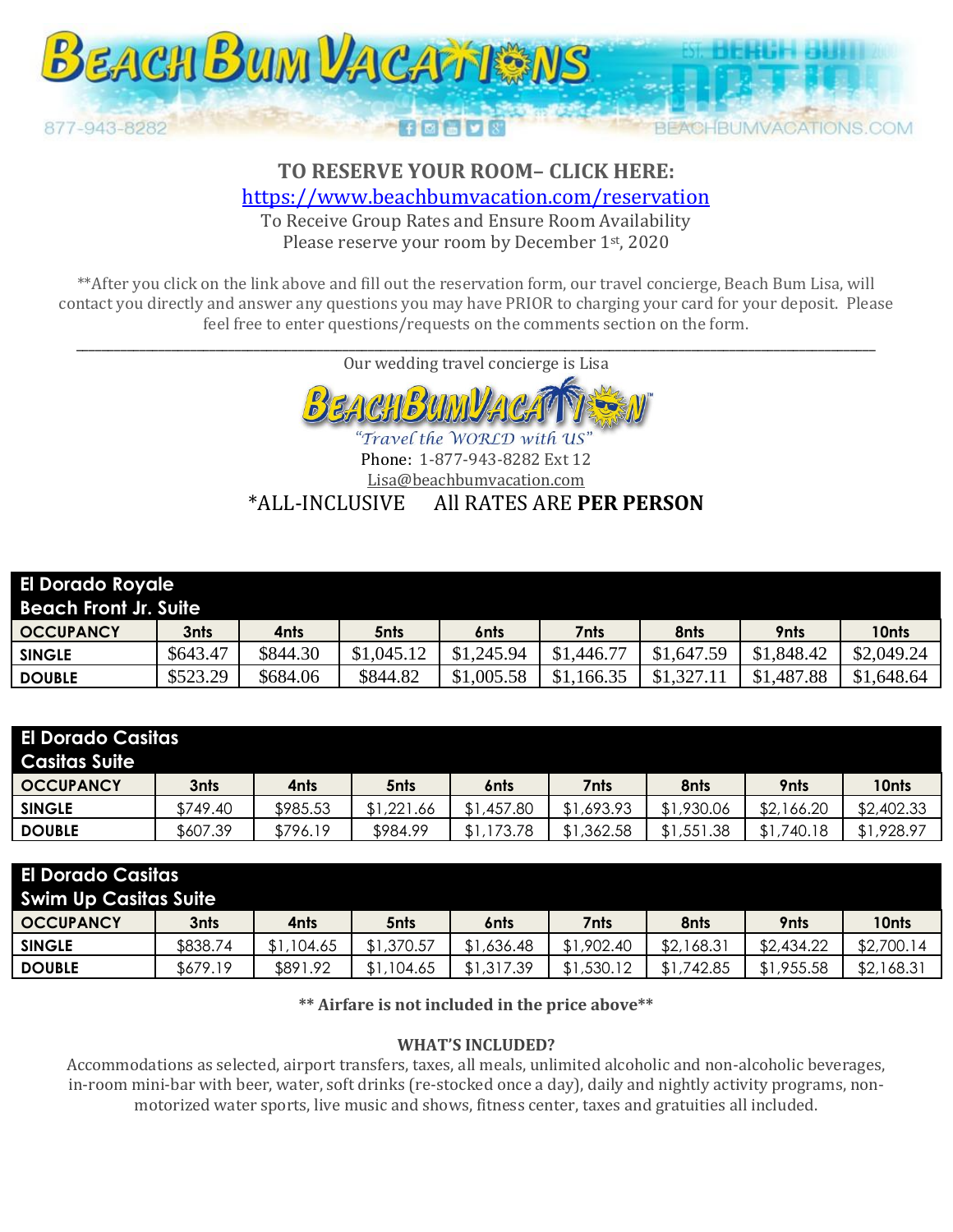

# \* **PAYMENT INFORMATION**

- ➢ If you book Room Only: \$150 per person deposit to book just the room.
- $\triangleright$  If you book Room with insurance: It's just \$150 per person deposit + the cost of insurance.
- $\triangleright$  If you book Room and flights without insurance: \$150 per person deposit + total airfare cost.
- $\triangleright$  If you book Room and flights with insurance: \$150 per person deposit + the cost of insurance.

**INSURANCE** is available at an additional cost based on age, trip cost, and state in which you reside. Please request quote from Lisa

### Total cost is due to book.

Visa, MasterCard, American Express and Discover are accepted. Note: Returned checks subject to \$30.00 fee.

# **\*\*\* Process of Booking** \*\*\*

### **TO RESERVE YOUR ROOM– CLICK HERE:**

### <https://www.beachbumvacation.com/reservation>



\*\*Our travel concierge, Beach Bum Lisa will contact you confirming your vacation PRIOR to applying your deposit. Please feel free to enter questions/requests on the comments section on the form.

If you have frequent flyer miles or airline credit vouchers Beach Bum Lisa is NOT able to book your flight. You must do so on your own. Please email Beach Bum Lisa your flight schedule to ensure roundtrip airport transportation is arranged accordingly.

### **INSURANCE INFORMATION:**

Please contact Beach Bum Lisa for insurance pricing and options.

# **\*\*\* Important Travel & Booking Information \*\*\***

All reservations must be made directly through Lisa at Beach Bum Vacation. [www.beachbumvacation.com/reservation](http://www.beachbumvacation.com/reservation) Passports are required for travel to Mexico, no exceptions.

Special Needs: Please specify if anyone in your party meets any of the following criteria: (1) holds frequent flyer miles (2) is hearing or vision

impaired (3) has dietary restrictions (4) needs a wheelchair (5) is diabetic (6) is highly allergic.